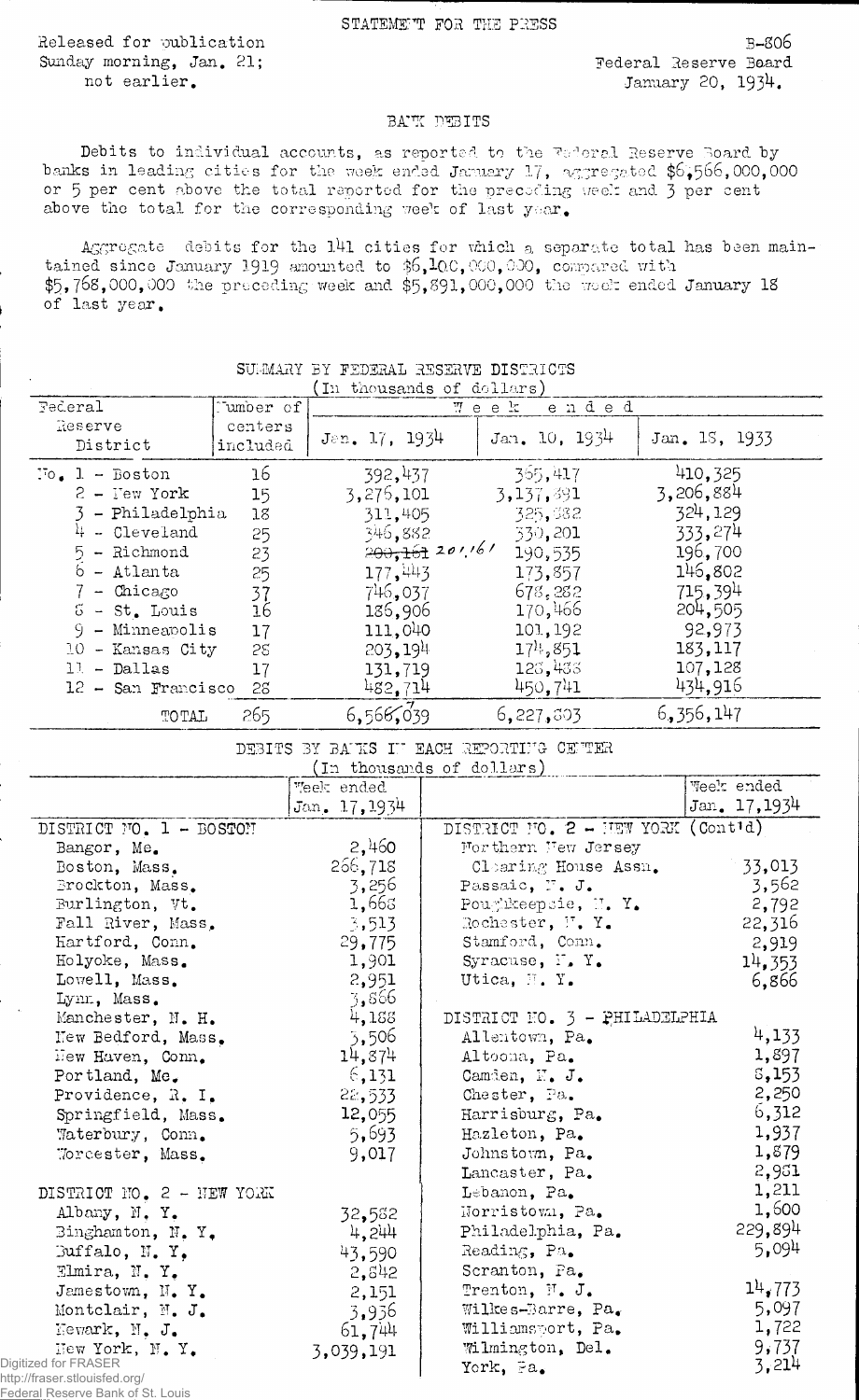DEBITS BY BA'KS IN EACH REPORTING CENTER

|                                     | (In thousands of dollars) |                                                  | $B-806a$                |
|-------------------------------------|---------------------------|--------------------------------------------------|-------------------------|
|                                     | Week ended:               |                                                  | Week ended              |
|                                     | Jan. 17, 1934             |                                                  | Jan. 17, 1934           |
| DISTRICT NO. 4 - CLEVELAND          |                           | DISTRICT FO. $6 - \text{ATLMTA} (\text{Contid})$ |                         |
| Akron, Ohio                         | 3,751                     | Elberton, Ga.                                    | 130                     |
| Butler, Pa.                         | 1,422                     | Hattiesburg, Miss.                               | 818                     |
| Canton, Ohio                        | 5,960                     | Jackson, Miss.                                   | 3,737                   |
| Cincinnati, Ohio                    | 52,385                    | Jacksonville, Fla.                               | 12,619                  |
| Cleveland, Ohio                     | 54,433                    | Knoxville, Tenn.                                 | 4,554                   |
| Columbus, Ohio                      | 24,167                    | Macon, Ga.                                       | 2,466                   |
| Dayton, Chio<br>Brie, Pa.           | 5,745                     | Meridian, Miss.                                  | 1,513                   |
| Franklin, Pa.                       | 3,635<br>502              | Miáni, Fla.                                      | 5,364                   |
| Greensburg, Pa.                     | 980                       | Mobile, Ala.<br>Montgomery, Ala.                 | 6,063<br>4,469          |
| Hamilton, Ohio                      | 1,524                     | Nashville, Tenn.                                 | 13,27                   |
| Homestead, Pa.                      | 355                       | Hewnan, Ga.                                      | 373                     |
| Lexington, Ky.                      | 5,287                     | New Orleans, La.                                 | 46,536                  |
| Lima, Ohio                          | 1,729                     | Pensacola, Fla.                                  | 1,329                   |
| Lorain, Ohio                        | 575                       | Savannah, Ga.                                    | 5,359                   |
| Middletown, Ohio                    | 1,100                     | Tampa, Fla.                                      | 5,558                   |
| Oil City, Pa.                       | 1,557                     | Valdosta, Ga.                                    | 635                     |
| Pittsburgh, Pa.                     | 107,550                   | Vicksburg, Miss.                                 | 1,175                   |
| Springfield, Ohio                   | 2,91                      |                                                  |                         |
| Steubenville, Ohio                  | 1,311                     | DISTRICT NO. 7 - CHICAGO                         |                         |
| Toledo, Ohio                        | 19,107                    | Adrian, Mich.                                    | 517                     |
| Warren, Ohio                        | 1,209                     | Aurora, Ill.                                     | 1,047                   |
| Wheeling, W. Va.                    | 6,136                     | Battle Creck, Hich.                              | 1,560                   |
| Youngstown, Ohio                    | 3,630                     | Bay City, Mich.                                  | 2,179                   |
| Zanesville, Ohio                    | 1,235                     | Bloomington, III.                                | 1,692                   |
| DISTRICT NO. 5 - RICHMOND           |                           | Codar Ropids, Ia.                                | 4,049                   |
| Asheville, F. C.                    | 2,102                     | Champaign-Urbana, Ill.                           | 1,495                   |
| Baltimore, Md.                      | 54,291                    | Chicago, Ill.                                    | 442,964                 |
| Charleston, S. C.                   | 2,553                     | Danville, Ill.                                   | 1,785                   |
| Charleston, W. Va.                  | 7,454                     | Davenport, Ia.                                   | 2,910                   |
| Charlotte, N. C.<br>Columbia, S. C. | 9,157                     | Decatur, Ill.<br>Des Moines, Iova                | 2,155                   |
| Cumberland, Md.                     | 4,596<br>1,262            | Detroit, Mich.                                   | 12,993                  |
| Danville, Va.                       | $2 \times 133$            | Dubuque, Iova                                    | 123,960                 |
| Durham, N. C.                       | 7,213                     | Flint, Mich.                                     | 1,304                   |
| Greensboro, N. C.                   | 2,254                     | Fort Wayne, Ind.                                 | 3,321<br>4,809          |
| Greenville, S. C.                   | 3,215                     | Gary, Ind.                                       | 1,656                   |
| Hagerstown, Md.                     | 1,262                     | Grand Ropids, Mich.                              | 7,750                   |
| Huntington, W. Va.                  | 2,397                     | Hummond, Ind.                                    | 434                     |
| Lynchburg, Va.                      | 3,533                     | Indianapolis, Ind.                               | $3^{14}$ , 231          |
| Newport News, Va.                   | 1,390                     | Jackson, Mich.                                   | 2,112                   |
| Norfolk, Va.                        | 3,622                     | Kalamazoo, Mich.                                 | 2,605                   |
| Portsmouth, Va.                     | 643                       | Lansing, Mich.                                   | 2,253                   |
| Raleigh, N. C.                      | 3,914                     | Manitowoc, Wis.                                  | 979                     |
| Richmond, Va.                       | 23,540                    | Mason City, Iowa                                 | 1,529                   |
| Roanoke, Va.                        | 4,872                     | Milwaukee, Wis.                                  | 41,209                  |
| Washington, D. C.                   | 40,276                    | Moline, Ill.                                     | 733                     |
| Wilmington, N. C.                   | 1,596                     | Muscatine, Iowa                                  | 453                     |
| Winston-Salem, N. C.                | 7,549                     | Oshkosh, Wis.                                    | 1,451                   |
| DISTRICT NO. 6 - ATLANTA            |                           | Peoria, Ill.                                     | 9,469                   |
| Albany, Ga.                         |                           | Rockford, Ill.<br>Saginaw, Hich.                 | 2,750                   |
| Atlanta, Ga.                        | 527<br>29,947             | Sheboygan, Wis.                                  | 3,619                   |
| Augusta, Ga.                        |                           | Sioux City, Iowa                                 | 2,249                   |
| Birmingham, Ala.                    | 2,777<br>17,432           | South Bend, Ind.                                 | 6,787<br>$\mathbb{R}^2$ |
| Brunswick, Ga.                      | 394                       | Springfield, Ill.                                | 4,016<br>3,841          |
| Chattanooga, Tenn.                  | 6,053                     | Terre Haute, Ind.                                | 4,478                   |
| Columbus, Ga.                       | 2,231                     | Waterloo, Iowa                                   |                         |
| Dothan, Ala.                        |                           | Green Bay, Wis.                                  | $^{2,173}_{1,823}$      |

Digitized for FRASER http://fraser.stlouisfed.org/ Federal Reserve Bank of St. Louis

 $\sim$